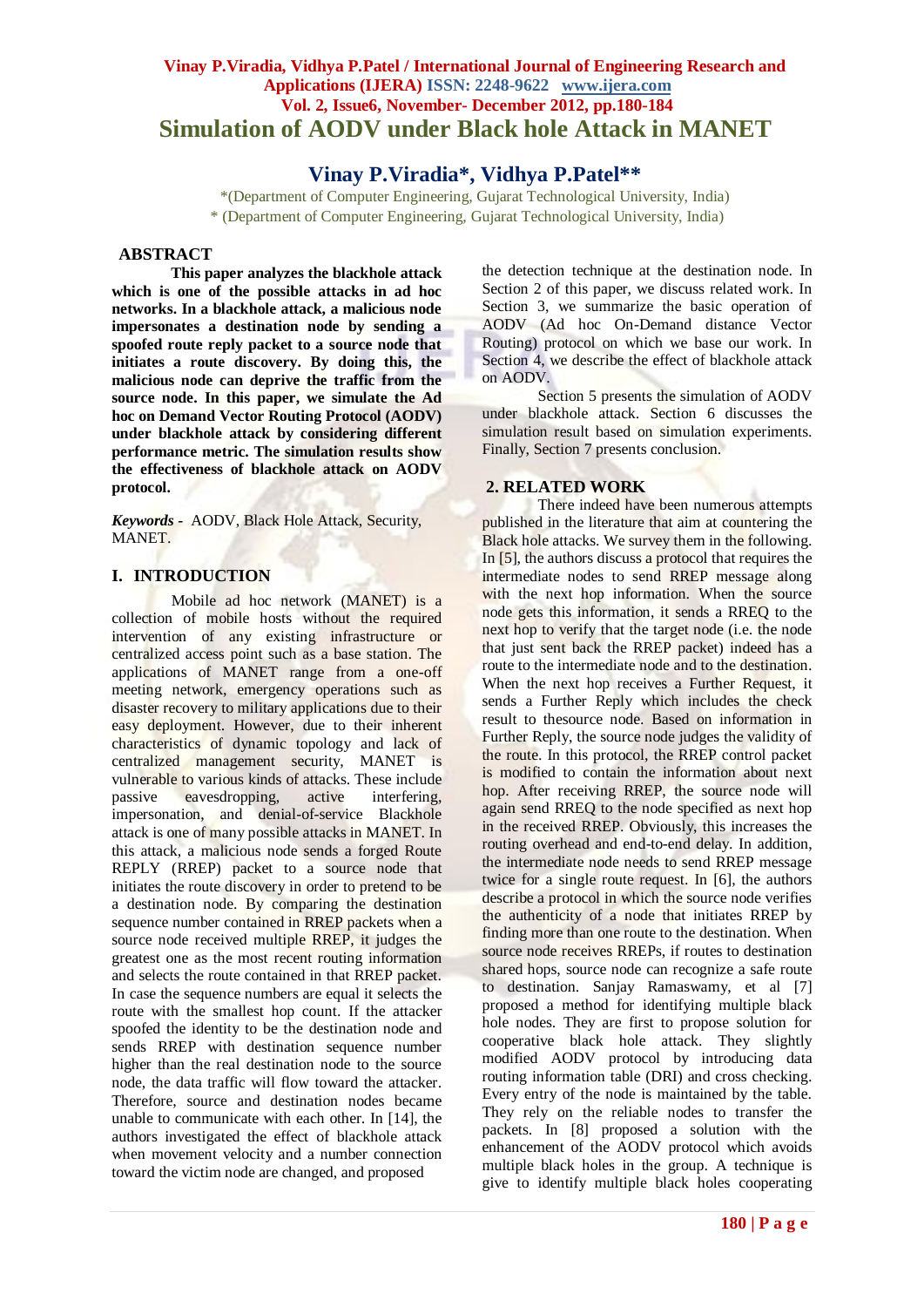with each other and discover the safe route by avoiding the attacks. It was assumed in the solution that nodes are already authenticated and therefore can participate in the communication. It uses Fidelity table where every node that is participating is given a fidelity level that will provide reliability to that node. Any node having 0 values is considered as malicious node and is eliminated.

In [9] proposed the solution which discovers the secure route between source and destination by identifying and isolating cooperative black hole nodes. This solution adds on some changes in the solution proposed by the S.Ramaswamy to improve the accuracy. This algorithm uses a methodology to identify multiple black hole nodes working collaboratively as a group to initiate cooperativeblack hole attacks.

#### **3. THEORETICAL BACKGROUND OF AODV**

AODV is a reactive routing protocol; that do not lie on active paths neither maintain any routing information nor participate in any periodic routing table exchanges. Further, the nodes do not have to discover and maintain a route to another node until the two needs to communicate, unless former node is offering its services as an intermediate forwarding station to maintain connectivity between other nodes [2]. AODV has borrowed the concept of destination sequence number from DSDV [5], to maintain the most recent routing information between odes.. Whenever a source node needs to communicate with another node for which it has no routing information, Route Discovery process is initiated by broadcasting a Route Request (RREQ) packet to its neighbors. Each neighboring node either responds the RREQ by sending a Route Reply (RREP) back to the source node or rebroadcasts the RREQ to its own neighbors after increasing the hop\_count field. If a node cannot respond by RREP, it keeps track of the routing information in order to implement the reverse path setup or forward path setup. The destination sequence number specifies the freshness of a route to the destination before it can be accepted by the source node. Eventually, a RREQ will arrive to node that possesses a fresh route to the destination. If the intermediate node has a route entry for the desired destination, it determines whether the route is fresh by comparing the destination sequence number in its route table entry with the destination sequence number in the RREQ received. The intermediate node can use its recorded route to respond to the RREQ by a RREP packet, only if, the RREQ's sequence number for the destination is greater than the recorded by the intermediate node.

Instead, the intermediate node rebroadcasts the RREQ packet. If a node receives more than one RREPs, it updates its routing information and propagates the RREP only if RREP contains either a greater destination sequence number than the previous RREP, or same destination sequence number with a smaller hop count. It restrains all other RREPs it receives. The source node starts the data transmission as soon as it receives the first RREP, and then later updates its routing information of better route to the destination node. Each route table entry contains the following information:

- Destination node
- Next hop
- Number of hops
- Destination sequence number
- Active neighbors for the route
- Expiration timer for the route table entry

The route discovery process is reinitiated to establish a new route to the destination node, if the source node moves in an active session. As the link is broken and node receives a notification, and Route Error (RERR) control packet is being sent to all the nodes that uses this broken link for further communication. And then, the source node restarts the discovery process.

As the routing protocols typically assume that all nodes are cooperative in the coordination process, malicious attackers can easily disrupt network operations by violating protocol specification. This paper discusses about blackhole attack and provides routing security in AODV by purging the threat of blackhole attacks

## **4. DESCRIPTION OF BLACKHOLE ATTACK**

MANETs are vulnerable to various attacks. General attack types are the threats against Physical, MAC, and network layer which are the most important layers that function for the routing mechanism of the ad hoc network. Attacks in the network layer have generally two purposes: not forwarding the packets or adding and changing some parameters of routing messages; such as sequence number and hop count. A basic attack that an adversary can execute is to stop forwarding the data packets. As a result, when the adversary is selected as a route, it denies the communication to take place. In blackhole attack, the malicious node waits for the neighbors to initiate a RREQ packet. As the node receives the RREQ packet, it will immediately send a false RREP packet with a modified higher sequence number. So, that the source node assumes that node is having the fresh route towards the destination. The source node ignores the RREP packet received from other nodes and begins to send the data packets over malicious node. A malicious node takes all the routes towards itself. It does not allow forwarding any packet anywhere. This attack is called a blackhole as it swallows all objects; data packets. Fig. 1 Blackhole attacks in MANETs In figure 1, source node S wants to send data packets to a destination node D in the network. Node M is a malicious node which acts as a blackhole. The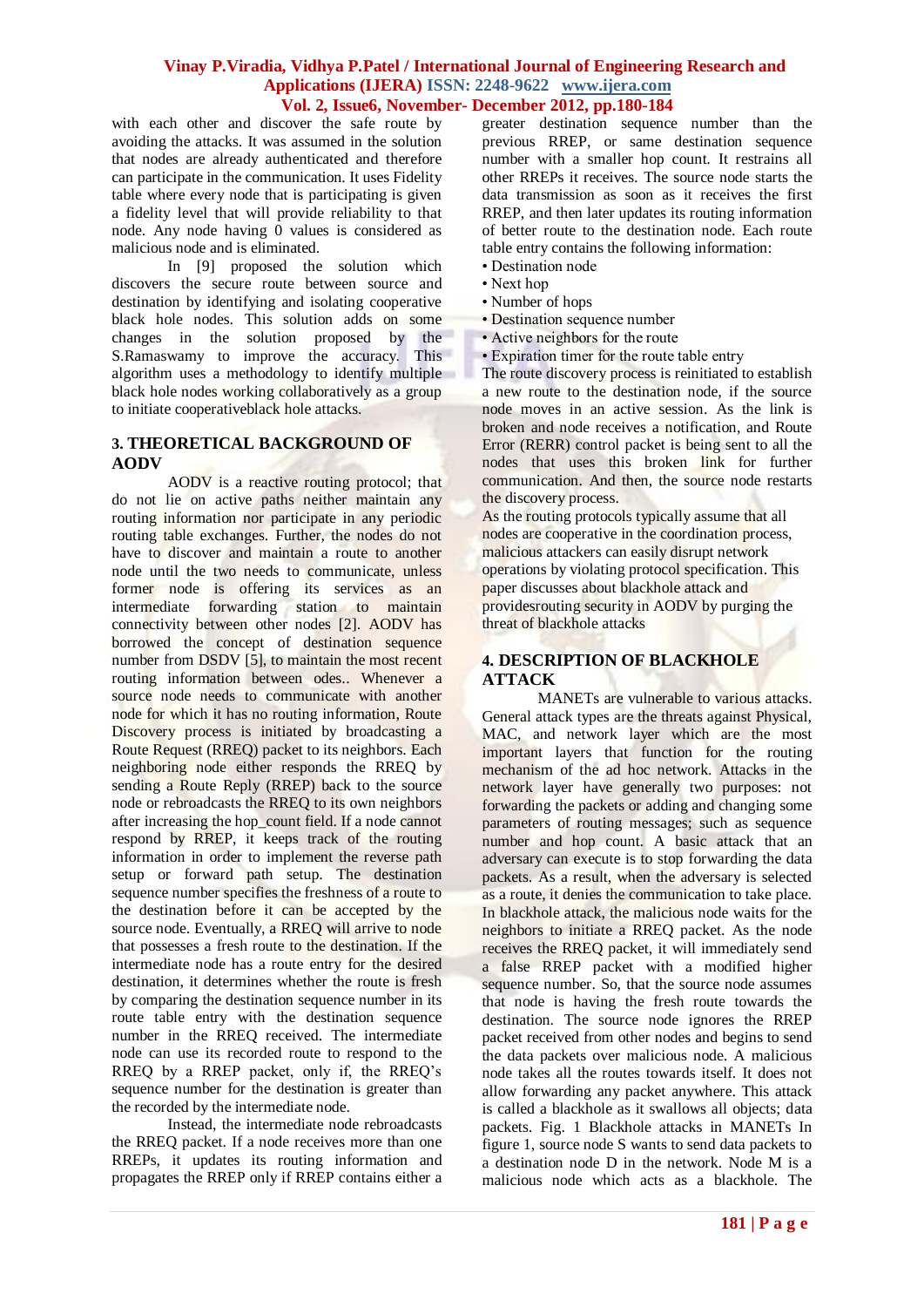attacker replies with false reply RREP having higher modified sequence number. So, data communication initiates from S towards M instead of D.



Fig: 1 Blackhole Attack

## **5. SIMULATION OF AODV UNDER BLACKHOLE ATTACK**

For simulation, we set the parameter as shown in Table 1. Random Waypoint Model (RWP) [1] is used as the mobility model of each node. In this model, each node chooses a random destination within the simulation area and a node moves to this destinationwith a random velocity. The simulation is done using Network Simulator 2 to analyze the performance of the network by varying the nodes mobility. The metrics used to evaluate the performance are given below.

Packet Delivery Ratio: The ratio between the number of packets originated by the "application layer" CBR sources and the number of packets received by the CBR sink at the final destination.

**Average End-to-End Delay:** This is the average delay between the sending of the data packet by the CBR source and its receipt at the corresponding CBR receiver. This includes all the delays caused during route acquisition, buffering and processing at intermediate nodes, retransmission delays at the MAC layer, etc. It is measured in milliseconds.

| Simulator               | $Ns-2$ (version 2.32)          |
|-------------------------|--------------------------------|
| Simulation Time         | 500(s)                         |
| Number of Mobile        | 10, 15, 20, 25, 30             |
| <b>Nodes</b>            |                                |
| Topology                | $750 * 750$ (m)                |
| <b>Routing Protocol</b> | <b>AODV</b>                    |
| Traffic                 | <b>Constant Bit Rate (CBR)</b> |
|                         |                                |
| Pause Time              | $10 \, (m/s)$                  |
| Max Speed               | $20 \, (m/s)$                  |
|                         |                                |

Table: 1 Simulation Parameters

Here, we assume that the blackhole attack take place after the attacking node received RREQ for the destination node that it is going to impersonate. We also assume that the communication started from a source node to a destination node and the node numbers of the source node, destination node and attacking node are 0, 1 and 9, respectively, as shown in Figure 5 (for 10 nodes). We have carried out the simulation by considering the different number of nodes 10, 15, 20, 25, and 30.

First, we investigate the packet delivery ratio of packet from source node 0 to destination node 1 in case there are connections from other nodes to the destination node. For the experiment, in Figure 2, nodes which are selected randomly from 2 to 8 (for 10 nodes), 2 to 18 (for 20 nodes) etc. (except the source node, destination node, and attacking node) generate traffic toward the destination node. Here, we perform experiment by changing the number of nodes generating the traffic from one to nine.



#### Fig: 2 Node Descriptions

From Figure 3, we can see that when the number of connection is 1, the more Dst Seq is increased in blackhole attack the more packet delivery ratio drops. However, when the number of connections increases, the packet ratio increases even when blackhole attack took place. This is because the destination node's Dst Seq tends to be higher than the attacker's Dst Seq, since attacker set the Dst Seq based on the Dst Seq contained in RREQ coming from the source node. We can see that the more the attacker increases the Dst Seq, the lower the packet delivery rate is.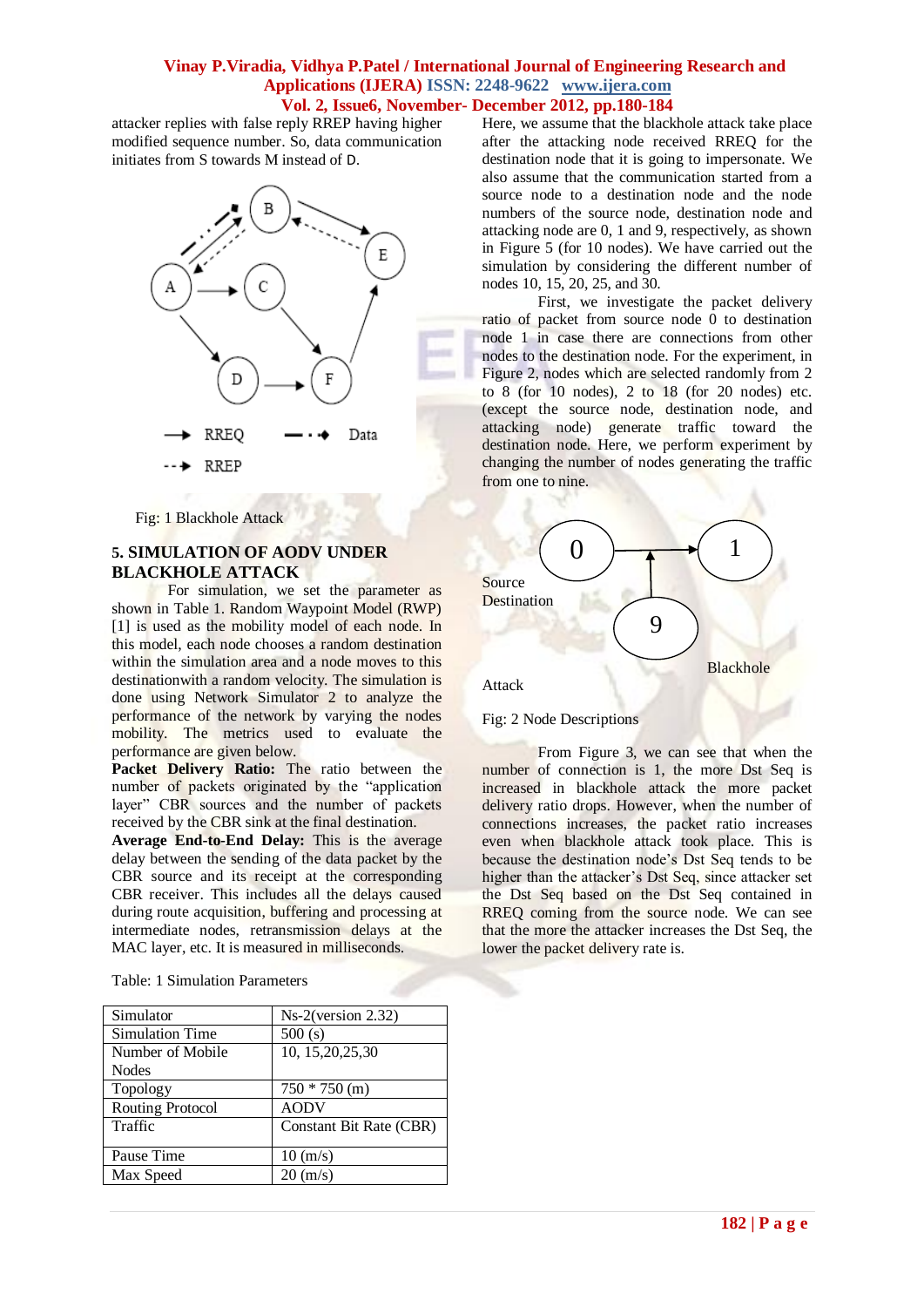

Fig: 3 Packet Delivery Ratios

## **6. SIMULATION RESULT AND DISCUSSION**

Figure-3 shows the packet delivery ratio of normal AODV protocol and in the presence of blackhole attack. In AODV the packet delivery ratio is reduced to 80%. From this figure 3 it is clear that when the malicious node is present in the network, it reducethe packet delivery to destination. From the figure-4 it can be observed that, when blackhole attack initiates in network, there is nearly 21% increase in the average end-to-end delay.

## **7. CONCLUSION**

Blackhole attack is one of the most important security problems in MANET. It is an attack that a malicious node impersonates a destination node by sending forged RREP to a source node that initiates route discovery, and consequently deprives data traffic from the source node. In this paper, we have



Fig: 4 Average End-to-End Delays

analyzed the effect of blackhole attack on AODV protocol. The result shows significant degradation in performance of ad hoc on demand vector routing protocol (AODV) under blackhole attack.

#### **REFERENCES**

- [1] C. Bettstetter, G. Resta, and P. Santi, "The node distribution of the random waypoint mobility model for wireless ad hoc networks," IEEE Transactions on Mobile Computing, vol. 2, no. 3, pp. 257-269, Jul./Sep. 2003.
- [2] H. Deng, W. Li, and D. P. Agrawal, "Routing security in ad hoc networks," IEEE Communications Magazine, vol. 40, no. 10, pp. 70-75, Oct. 2002.
- [3] Y. C. Hu, A. Perrig, and D. B. Johnson, "Ariadne: A secure on-demand routing protocol for ad hoc networks," in EigConference on Mobile Computing and Networking (Mobi- Com 2002), pp. 12-23, Sept. 2002.
- [4] Y. C. Hu, D. B. Johnson, and A. Perrig, "SEAD: Secure efficient distance vector routing for mobile wireless ad hoc networks," in The 4th IEEE Workshop on Mobile Computing Systems & Applications, pp. 3-13, June 2002.
- [5] C. Perkins and P. Bhagwat. "Routing over multihop wireless network for mobile computers". SIGCOMM '94 : Computer Communications Review: 234-244, Oct. 1994.
- [6] M. A. Shurman, S. M. Yoo, and S. Park, "Black hole attack in wireless ad hoc networks." In: Proceedings of the ACM 42nd Southeast Conference (ACMSE'04), pp 96- 97, Apr. 2004.
- [7] Y. A. Huang and W. Lee, "Attack analysis and detection for ad hoc routing protocols," in The 7th International Symposium on Recent Advances in Intrusion Detection (RAID'04), pp. 125-145, French Riviera, Sept. 2004.
- [8] Tamilselvan, L. Sankaranarayanan, V. "Prevention of Blackhole Attack in MANET", Journal of Networks, Vol.3, No.5, May 2008.
- [9] S. Lee, B. Han, and M. Shin, "Robust routing in wireless ad hoc networks," in ICPP Workshops, pp. 73, 2002.
- [10] C. E. Perkins, E. M. Royer, S. R. Das, and M. K. Marina, "Performance comparison of two on-demand routing protocols for ad hoc networks," IEEE Personal Communications, pp. 16-28, Feb. 2001.
- [11] C. E. Perkins, E. M. B. Royer, and S. R. Das, Ad hoc On-Demand Distance Vector (AODV) routing, RFC 3561, July 2003.
- [12] K. Sanzgiri, D. LaFlamme, B. Dahill, B. N. Levine, C. Shields, and E. M. B. Royer, "Authenticated routing for ad hoc networks,"